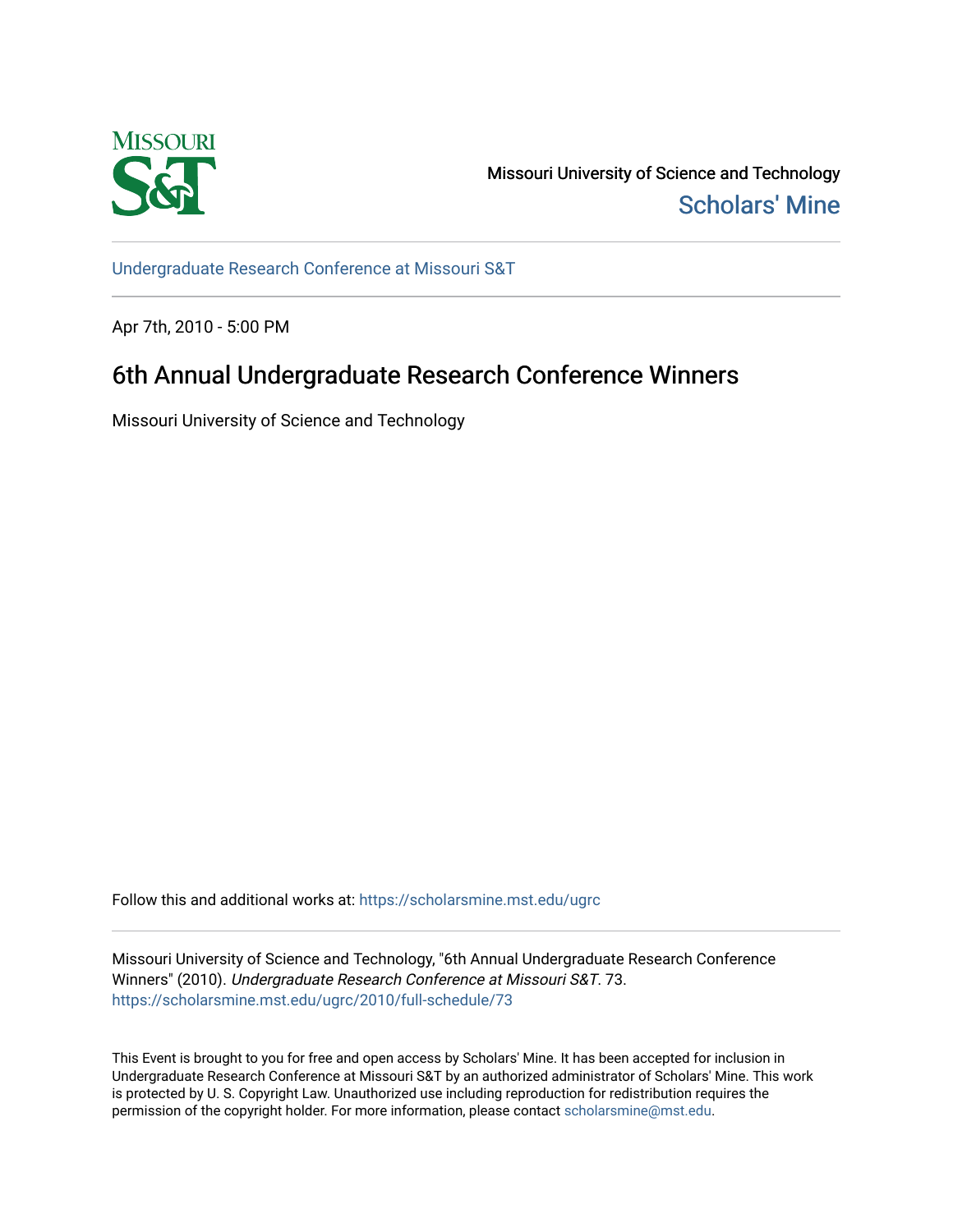# **6 th Annual Undergraduate Research Conference Awards Ceremony, April 7, 2010**

# **Oral Session Awards**

# **Engineering Oral Session:**

**3 rd Place** – **Jeffrey Ahrendts** - Latency & Area Measurement and Optimization of Asynchronous Nanowire Crossbar System – *Research Advisor, Dr. Minsu Choi / Electrical & Computer Engineering*

**2 nd Place – Andrew Heckman** - Modeling of Plasma Actuator Body Force – *Research Advisor, Dr. Joshua Rovey / Mechanical & Aerospace Engineering*

**1 st Place** - **Andrew Adams, Benjamin Brannon and Cory Brennan** - Concentrating Photovoltaic and Thermal Collector - *Research Advisor, Dr. Stuart Baur / Civil, Architectural & Environmental Engineering*

#### **Sciences Oral Session:**

**3 rd Place** – **Stephen Jackson** - Visualization of Deadlock Detection Via Dihomotopic Progress Shell Decomposition - *Research Advisor, Dr. Bruce McMillen / Computer Science*

**2 nd Place – Karen Schilli** - Genomic Analysis of the BCA Sequence 3 Gene Family in Glycine Max - *Research Advisor, Dr. Ronald Frank / Biological Sciences*

**1 st Place** – **Nathaniel Carter and Megan Oldroyd** - A Systematic Investigation into the Hydrothermal Degradation of Biomass as a Renewable Alternative Fuel Source - *Research Advisor, Dr. Klaus Woelk / Chemistry*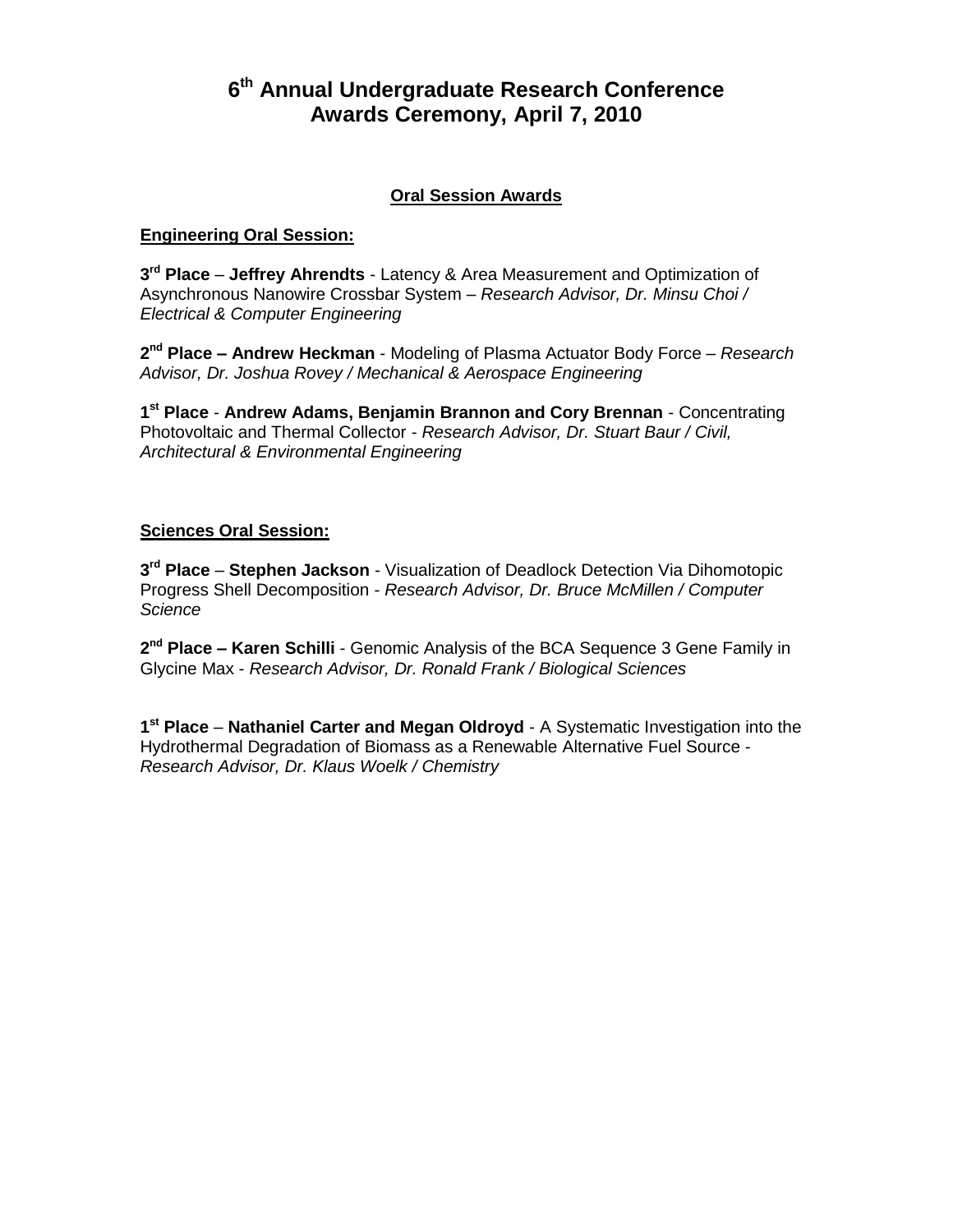# **Social Sciences Oral Session:**

2<sup>nd</sup> Place - Angela Hundt - The Dark Side of Leadership Personality among Developing Military Officers - *Research Advisor, Dr. Jim Martin / Psychology*

**1 st Place** - **Samantha Schussele** - Statistical Analysis of Baseball Attendance after a White Flag Trade - *Research Advisor, Dr. Michael Davis / Economics & Finance*

#### **Arts and Humanities Oral Session:**

**2 nd Place - Amanda Amsden** - Like, What's the Deal With Like? - *Research Advisor, Eric Bryan / English & Technical Communication*

**1 st Place - Adam Smith** - The Rescue of the Danish Jews - *Research Advisor, Shannon Fogg / History & Political Science*

# **Poster Session Awards**

#### **Sciences Poster Session:**

**3 rd Place** – **Drew Menke** - Phosphorus Dynamics in an Ozark Stream and a Hyper-Eutrophic Lake in East Central Missouri - *Research Advisor, Dr. Dev Niyogi / Biological Sciences*

**2 nd Place** - **Nichole Hurd, Meghan Ray and Daniel Roush** - Isolation and Implementation of the Electron Shuttling Pathway from Geobacter into Escherichia coli - *Research Advisor, Dr. David Westenberg / Biological Sciences*

**1 st Place** - **Ashley Muehler and Crystal Halloran** - Use of Endophytic Bacteria for Growth Promotion and Toxicity Resistance in Leachate Treated Poplar Trees - *Research Advisor, Dr. David Westenberg / Biological Sciences*

# **Research Proposal Poster Session:**

**3 rd Place** – **Dominique Nocito** – Measurement of the Production of Beta-1,4 endoglucanase by Genetically Engineered Bacteria - *Research Advisor, Dr. Harvest Collier / Chemistry*

**2 nd Place** – **Kathryn Boardman and Crystal Twenter** – Fold Classification of the Kalabsha and Seyal Fault Region - *Research Advisor, Dr. John Hogan / Geological Sciences & Engineering*

**1 st Place** – **Caroline Fernandez**, The Role of Preexisting Basement Structures During Continental Collision: Insights from Analog "Sandbox" Modeling – *Research Advisor, Dr. John Hogan / Geological Sciences & Engineering*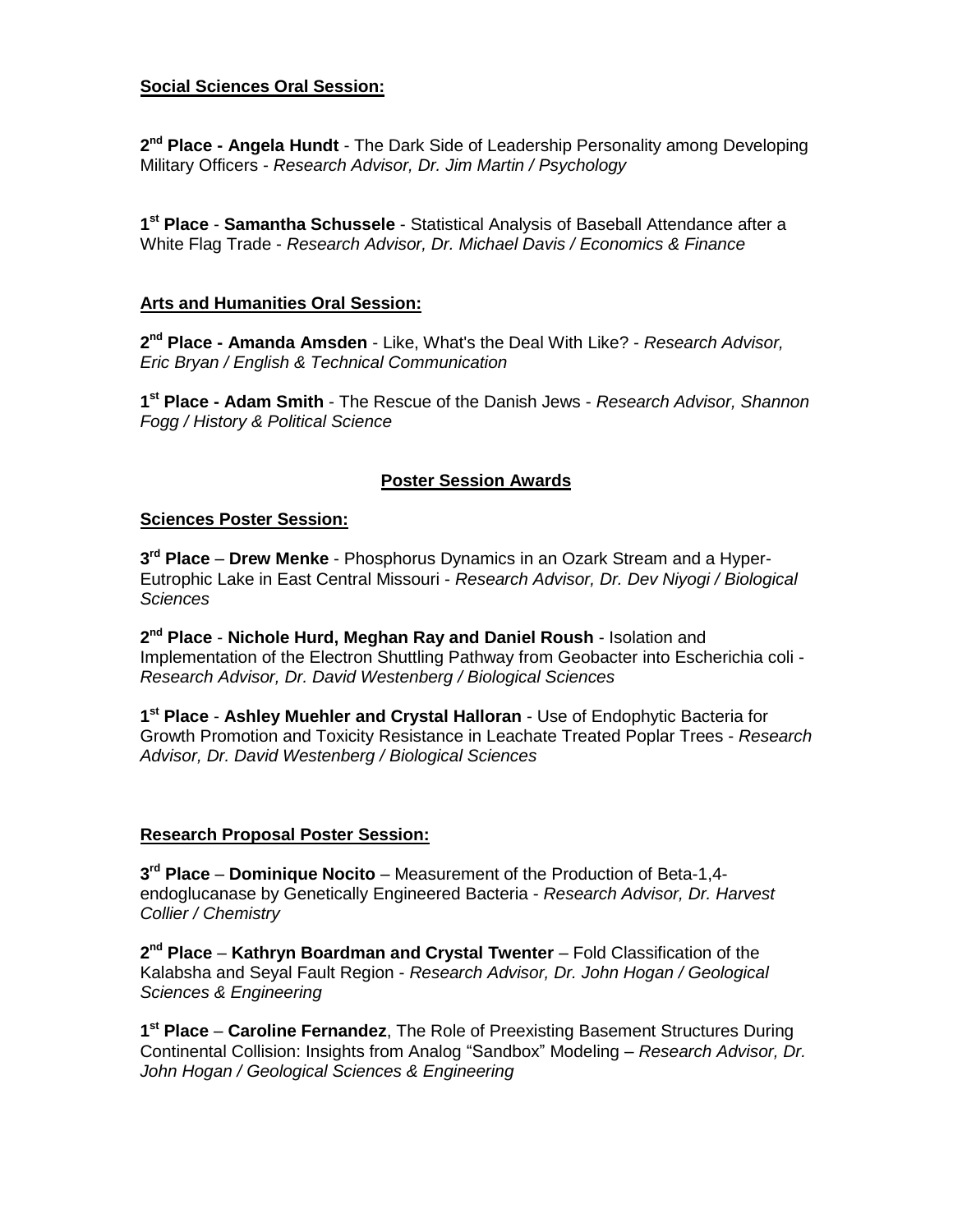#### **Engineering Poster Session:**

**3 rd Place** - **Travis Hemsath and Matthew Struemph** - IED Crater Repair for Enduring Route Remediation – *Research Advisor, Dr. John Myers / Civil, Architectural & Environmental Engineering*

2<sup>nd</sup> Place - Pei Chuen Chia - Modeling Preformed Particle Gel Swelling (PPG) and Deswelling Kinetics - *Research Advisor, Dr. Baojun Bai / Geological Sciences & Engineering*

**1 st Place - Timothy Peters** - Effects of Mechanical Tolerances on Realized Attenuation - *Research Advisor, Walter Eversman / Mechanical & Aerospace Engineering*

#### **Social Sciences Poster Session:**

**3 rd Place** - **Jodi Paul and Lauren Summerville** - Cognitive and Personality Predictors of Attitudes Toward Genetic Research - *Research Advisor, Dr. Jaqueline Bichsel / Psychology*

2<sup>nd</sup> Place - Ashley Nelson and Travis Gibson - Development of a Survey Assessing Attitudes Toward Genetic Research - *Research Advisor, Dr. Jaqueline Bichsel / Psychology*

**1 st Place** – **Leslie Hagen** - Predictive and Convergent Validity of Ability-Based Emotional Intelligence Assessments - *Research Advisor, Dr. James Martin / Psychology*